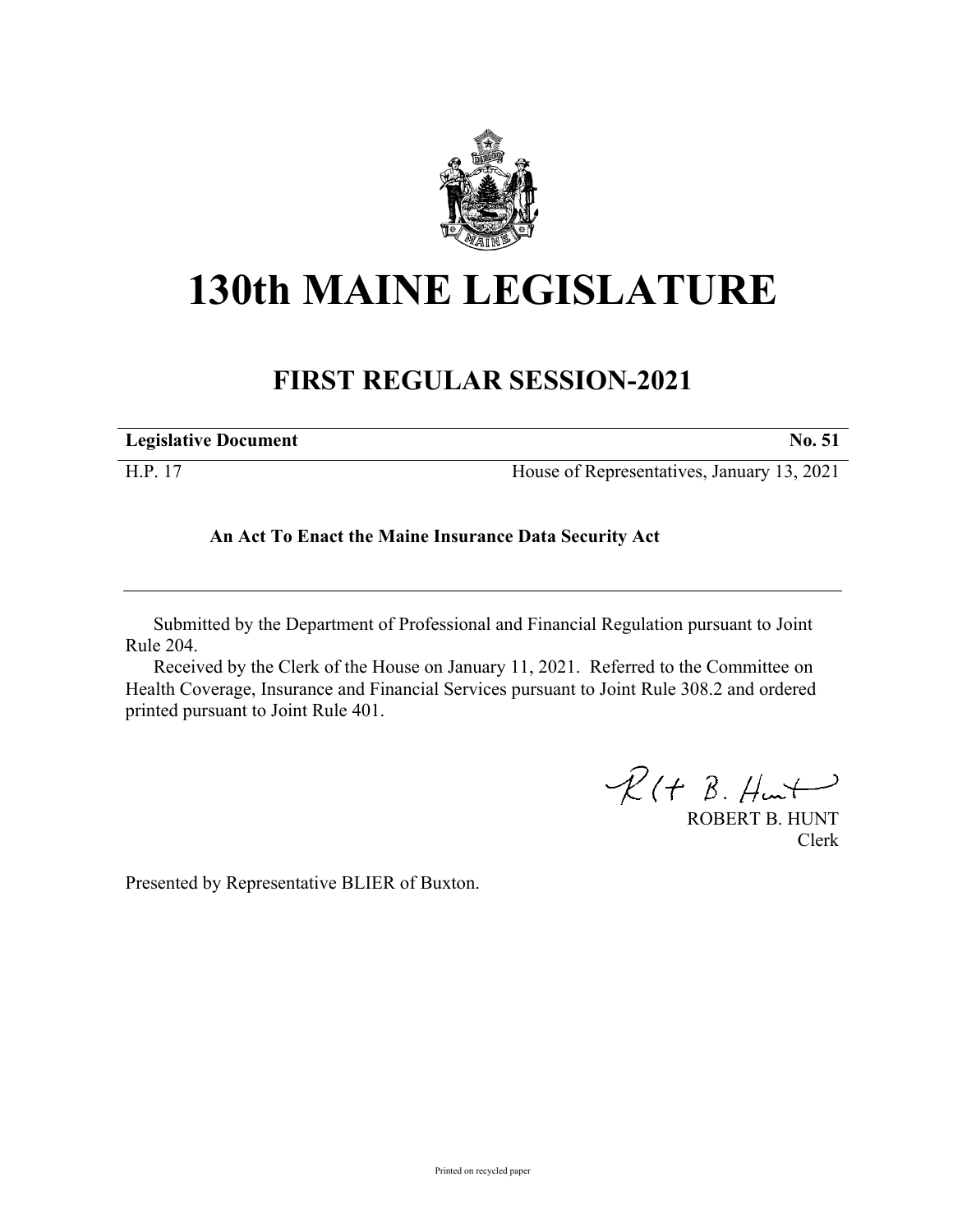| 1                    | Be it enacted by the People of the State of Maine as follows:                                                                                                                                                                                                                              |
|----------------------|--------------------------------------------------------------------------------------------------------------------------------------------------------------------------------------------------------------------------------------------------------------------------------------------|
| $\overline{2}$       | Sec. 1. 24-A MRSA c. 24-B is enacted to read:                                                                                                                                                                                                                                              |
| 3                    | <b>CHAPTER 24-B</b>                                                                                                                                                                                                                                                                        |
| 4                    | <b>MAINE INSURANCE DATA SECURITY ACT</b>                                                                                                                                                                                                                                                   |
| 5                    | §2261. Short title                                                                                                                                                                                                                                                                         |
| 6                    | This chapter may be known and cited as "the Maine Insurance Data Security Act."                                                                                                                                                                                                            |
| 7                    | §2262. Construction                                                                                                                                                                                                                                                                        |
| 8                    | This chapter establishes standards for data security and exclusive standards for the                                                                                                                                                                                                       |
| 9                    | investigation of and notification to the superintendent regarding a cybersecurity event                                                                                                                                                                                                    |
| 10                   | applicable to licensees. This chapter may not be construed to create or imply a private cause                                                                                                                                                                                              |
| 11                   | of action for violation of its provisions or to curtail a private cause of action that would                                                                                                                                                                                               |
| 12                   | otherwise exist in the absence of this chapter.                                                                                                                                                                                                                                            |
| 13                   | §2263. Definitions                                                                                                                                                                                                                                                                         |
| 14                   | As used in this chapter, unless the context otherwise indicates, the following terms                                                                                                                                                                                                       |
| 15                   | have the following meanings.                                                                                                                                                                                                                                                               |
| 16                   | <b>1. Authorized individual.</b> "Authorized individual" means an individual whose access                                                                                                                                                                                                  |
| 17                   | to the nonpublic information held by a licensee and its information systems is authorized                                                                                                                                                                                                  |
| 18                   | and determined by the licensee to be necessary and appropriate.                                                                                                                                                                                                                            |
| 19                   | <b>2. Consumer.</b> "Consumer" means an individual, including but not limited to an                                                                                                                                                                                                        |
| 20                   | applicant for insurance, policyholder, insured, beneficiary, claimant or certificate holder,                                                                                                                                                                                               |
| 21                   | who is a resident of this State and whose nonpublic information is in a licensee's possession,                                                                                                                                                                                             |
| 22                   | custody or control.                                                                                                                                                                                                                                                                        |
| 23                   | 3. Cybersecurity event. "Cybersecurity event" means an event resulting in                                                                                                                                                                                                                  |
| 24                   | unauthorized access to, disruption of or misuse of an information system or information                                                                                                                                                                                                    |
| 25                   | stored on an information system.                                                                                                                                                                                                                                                           |
| 26                   | "Cybersecurity event" does not include the unauthorized acquisition of encrypted                                                                                                                                                                                                           |
| 27                   | nonpublic information if the encryption process or key is not also acquired, released or used                                                                                                                                                                                              |
| 28                   | without authorization.                                                                                                                                                                                                                                                                     |
| 29                   | "Cybersecurity event" does not include an event with regard to which the licensee has                                                                                                                                                                                                      |
| 30                   | determined that the nonpublic information accessed by an unauthorized person has not been                                                                                                                                                                                                  |
| 31                   | used or released and has been returned or destroyed.                                                                                                                                                                                                                                       |
| 32                   | 4. Encrypted. "Encrypted," with respect to data, means that the data has been                                                                                                                                                                                                              |
| 33                   | transformed into a form that results in a low probability of assigning meaning without the                                                                                                                                                                                                 |
| 34                   | use of a protective process or key.                                                                                                                                                                                                                                                        |
| 35<br>36<br>37<br>38 | Information security program. "Information security program" means the<br>5.<br>administrative, technical and physical safeguards that a licensee uses to access, collect,<br>distribute, process, protect, store, use, transmit, dispose of or otherwise handle nonpublic<br>information. |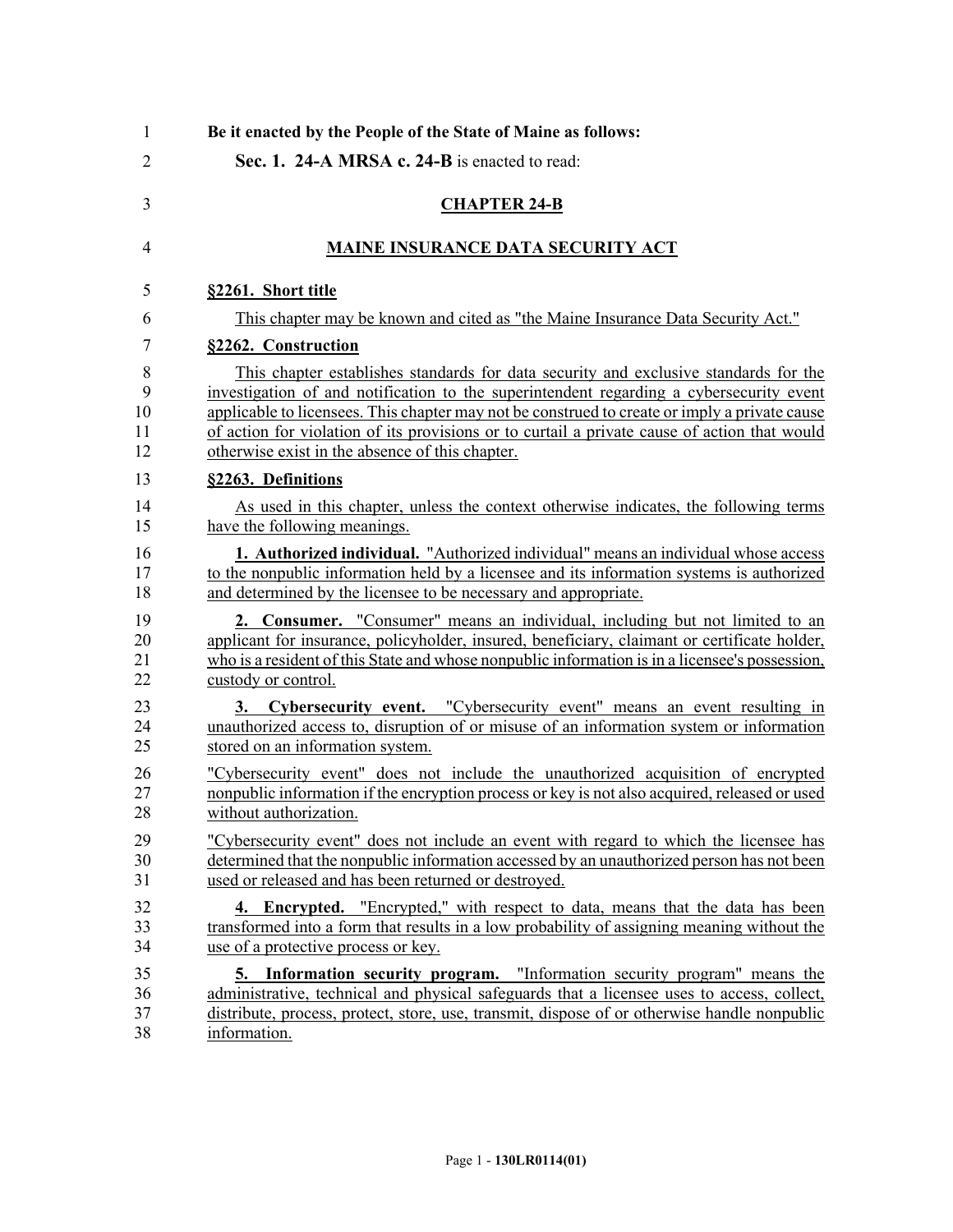| 1                                | <b>6.</b> Information system. "Information system" means a discrete set of electronic                                                                                                                                       |
|----------------------------------|-----------------------------------------------------------------------------------------------------------------------------------------------------------------------------------------------------------------------------|
| $\overline{c}$                   | information resources organized for the collection, processing, maintenance, use, sharing,                                                                                                                                  |
| $\overline{3}$<br>$\overline{4}$ | dissemination or disposition of electronic information, as well as any specialized system<br>such as an industrial or process control system, a telephone switching and private branch                                      |
| 5                                | exchange system or an environmental control system.                                                                                                                                                                         |
| 6<br>$\tau$                      | 7. Insurance carrier. "Insurance carrier" has the same meaning as in section 2204,<br>subsection 15.                                                                                                                        |
|                                  | 8. Licensee. "Licensee" means a person licensed, authorized to operate or registered                                                                                                                                        |
| $\,8\,$<br>9                     | or required to be licensed, authorized or registered pursuant to the insurance laws of this                                                                                                                                 |
| 10                               | State. "Licensee" does not include a purchasing group or a risk retention group chartered                                                                                                                                   |
| 11                               | and licensed in a state other than this State or a licensee that is acting as an assuming insurer                                                                                                                           |
| 12                               | and is domiciled in another state or jurisdiction.                                                                                                                                                                          |
| 13<br>14                         | 9. Multifactor authentication. "Multifactor authentication" means authentication<br>through verification of at least 2 of the following types of authentication factors:                                                    |
| 15                               | A. Knowledge factors, such as a password;                                                                                                                                                                                   |
| 16                               | B. Possession factors, such as a token or text message on a mobile telephone; and                                                                                                                                           |
| 17                               | C. Inherence factors, such as a biometric characteristic.                                                                                                                                                                   |
| 18<br>19                         | <b>10. Nonpublic information.</b> "Nonpublic information" means information that is not<br>publicly available information and is:                                                                                           |
| 20<br>21<br>22                   | A. Business-related information of a licensee the tampering with or unauthorized<br>disclosure of, access to or use of which would materially and adversely affect the<br>business, operations or security of the licensee; |
| 23<br>24<br>25                   | B. Information that, because of name, number, personal mark or other identifier, can<br>be used in combination with any one or more of the following data elements to identify<br>a consumer:                               |
| 26                               | (1) Social security number;                                                                                                                                                                                                 |
| 27                               | (2) Driver's license number or nondriver identification card number;                                                                                                                                                        |
| 28                               | (3) Financial account number or credit or debit card number;                                                                                                                                                                |
| 29                               | (4) Any security code, access code or password that would permit access to a                                                                                                                                                |
| 30                               | consumer's financial account; or                                                                                                                                                                                            |
| 31                               | (5) Biometric records; or                                                                                                                                                                                                   |
| 32<br>33                         | C. Information or data, except age or gender, in any form or medium created by or<br>derived from a health care provider or a consumer and that relates to:                                                                 |
| 34<br>35                         | (1) The past, present or future physical, mental or behavioral health or condition<br>of a consumer or a member of the consumer's family;                                                                                   |
| 36                               | The provision of health care to a consumer; or<br>(2)                                                                                                                                                                       |
| 37                               | (3) Payment for the provision of health care to a consumer.                                                                                                                                                                 |
| 38                               | "Nonpublic information" does not include a consumer's personally identifiable information                                                                                                                                   |
| 39                               | that has been anonymized using a method no less secure than the so-called safe harbor                                                                                                                                       |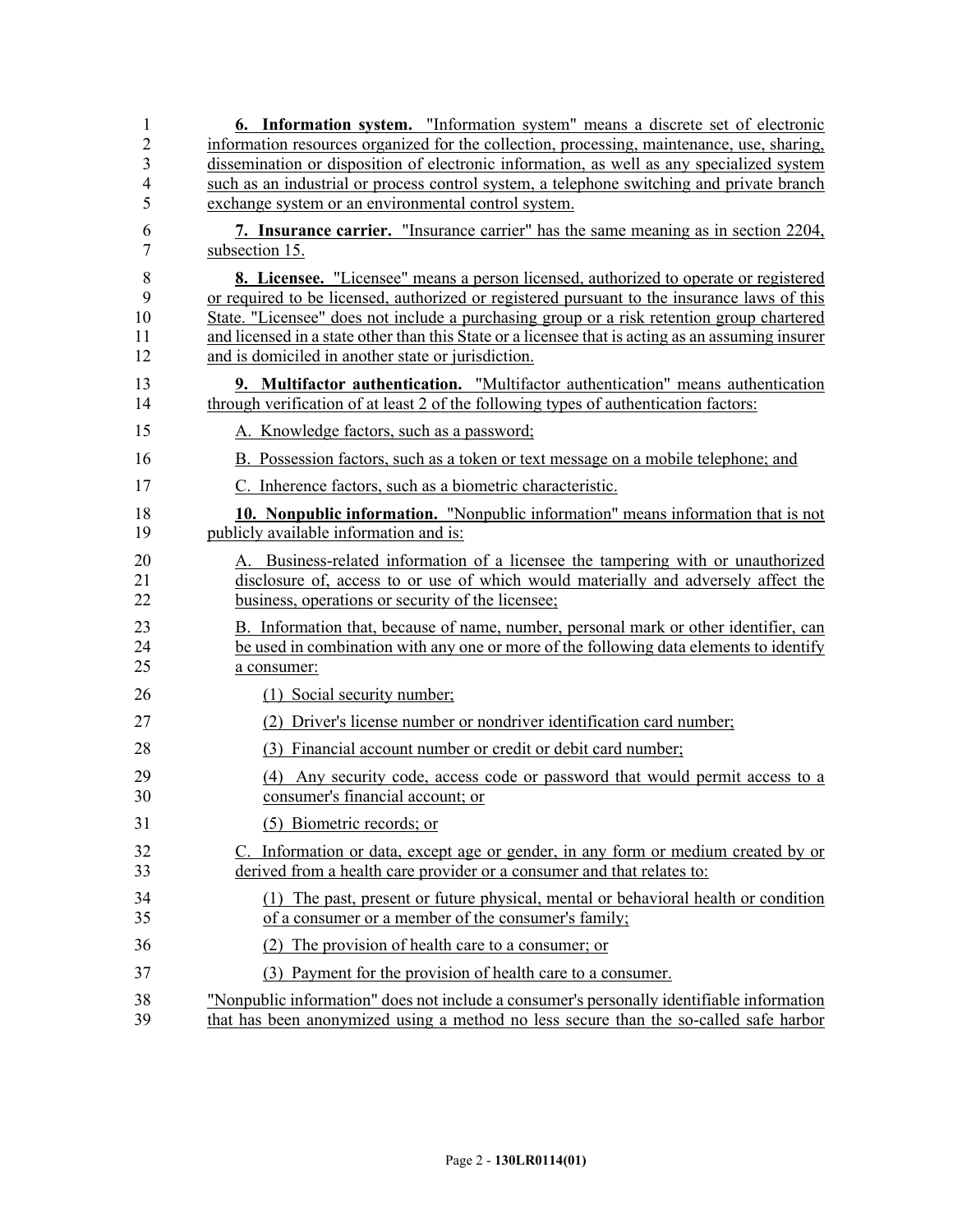| 1                          | method under the federal Health Insurance Portability and Accountability Act of 1996,                                                                                                                                                                                                                                                                                            |
|----------------------------|----------------------------------------------------------------------------------------------------------------------------------------------------------------------------------------------------------------------------------------------------------------------------------------------------------------------------------------------------------------------------------|
| $\overline{2}$             | Public Law 104-191.                                                                                                                                                                                                                                                                                                                                                              |
| 3                          | 11. Publicly available information. "Publicly available information" means                                                                                                                                                                                                                                                                                                       |
| 4                          | information that a licensee has a reasonable basis to believe is lawfully made available to                                                                                                                                                                                                                                                                                      |
| 5                          | the general public from:                                                                                                                                                                                                                                                                                                                                                         |
| 6                          | A. Federal, state or local government records;                                                                                                                                                                                                                                                                                                                                   |
| 7                          | B. Widely distributed media; or                                                                                                                                                                                                                                                                                                                                                  |
| 8                          | C. Disclosures to the general public that are required to be made by federal, state or                                                                                                                                                                                                                                                                                           |
| 9                          | local law.                                                                                                                                                                                                                                                                                                                                                                       |
| 10                         | For the purposes of this definition, a licensee has a reasonable basis to believe that                                                                                                                                                                                                                                                                                           |
| 11                         | information is lawfully made available to the general public if the licensee has taken steps                                                                                                                                                                                                                                                                                     |
| 12                         | to determine that the information is of a type that is available to the general public and if a                                                                                                                                                                                                                                                                                  |
| 13                         | consumer can direct that the information not be made available to the general public and,                                                                                                                                                                                                                                                                                        |
| 14                         | if so, that the consumer has not done so.                                                                                                                                                                                                                                                                                                                                        |
| 15                         | 12. Risk assessment. "Risk assessment" means the risk assessment that a licensee is                                                                                                                                                                                                                                                                                              |
| 16                         | required to conduct under section 2264, subsection 3.                                                                                                                                                                                                                                                                                                                            |
| 17                         | 13. Third-party service provider. "Third-party service provider" means a person                                                                                                                                                                                                                                                                                                  |
| 18                         | that is not a licensee and that contracts with a licensee to maintain, process or store or                                                                                                                                                                                                                                                                                       |
| 19                         | otherwise is permitted access to nonpublic information through its provision of services to                                                                                                                                                                                                                                                                                      |
| 20                         | the licensee.                                                                                                                                                                                                                                                                                                                                                                    |
| 21                         | §2264. Information security program                                                                                                                                                                                                                                                                                                                                              |
| 22<br>23<br>24<br>25<br>26 | 1. Implementation of information security program. Commensurate with the size<br>and complexity of the licensee, the nature and scope of the licensee's activities, including<br>its use of 3rd-party service providers, and the sensitivity of the nonpublic information used<br>by the licensee or in the licensee's possession, custody or control, a licensee shall develop, |
| 27<br>28<br>29             | implement and maintain a comprehensive, written information security program based on<br>the licensee's risk assessment and containing administrative, technical and physical<br>safeguards for the protection of nonpublic information and the licensee's information<br>systems.                                                                                               |
| 30                         | 2. Objectives of information security program. A licensee's information security                                                                                                                                                                                                                                                                                                 |
| 31                         | program must be designed to:                                                                                                                                                                                                                                                                                                                                                     |
| 32                         | A. Protect the security and confidentiality of nonpublic information and the security                                                                                                                                                                                                                                                                                            |
| 33                         | of the licensee's information systems;                                                                                                                                                                                                                                                                                                                                           |
| 34                         | B. Protect against reasonably foreseeable threats or hazards to the security or integrity                                                                                                                                                                                                                                                                                        |
| 35                         | of nonpublic information and the licensee's information systems;                                                                                                                                                                                                                                                                                                                 |
| 36<br>37                   | Protect against unauthorized access to or use of nonpublic information and<br>C.<br>minimize the likelihood of harm to any consumer; and                                                                                                                                                                                                                                         |
| 38<br>39                   | Define and periodically reevaluate a schedule for retention of nonpublic<br>Ð<br>information and a mechanism for its destruction when it is no longer needed.                                                                                                                                                                                                                    |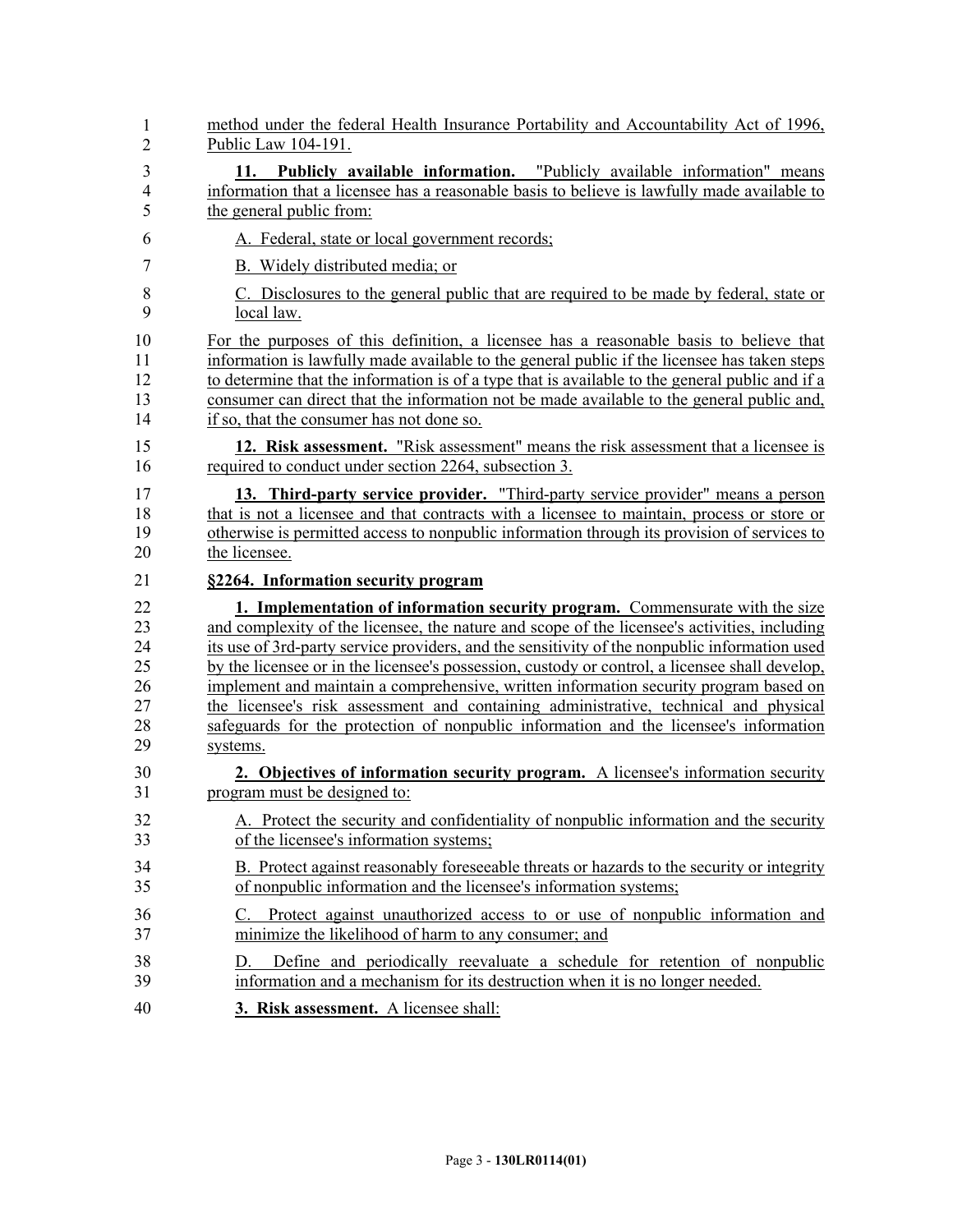| 1                          | A. Designate one or more employees, an affiliate or another person to act on behalf of                                                                                                                                                                                                                                                                                                 |
|----------------------------|----------------------------------------------------------------------------------------------------------------------------------------------------------------------------------------------------------------------------------------------------------------------------------------------------------------------------------------------------------------------------------------|
| $\overline{2}$             | the licensee to be responsible for the licensee's information security program;                                                                                                                                                                                                                                                                                                        |
| 3                          | B. Identify reasonably foreseeable internal or external threats that could result in                                                                                                                                                                                                                                                                                                   |
| $\overline{4}$             | unauthorized access to or transmission, disclosure, misuse, alteration or destruction of                                                                                                                                                                                                                                                                                               |
| 5                          | nonpublic information, including threats to the security of the licensee's information                                                                                                                                                                                                                                                                                                 |
| 6                          | systems and nonpublic information that are accessible to or held by 3rd-party service                                                                                                                                                                                                                                                                                                  |
| 7                          | providers;                                                                                                                                                                                                                                                                                                                                                                             |
| 8                          | C. Assess the likelihood and potential damage of the threats described in paragraph B,                                                                                                                                                                                                                                                                                                 |
| 9                          | taking into consideration the sensitivity of the nonpublic information;                                                                                                                                                                                                                                                                                                                |
| 10                         | D. Assess the sufficiency of policies, procedures and other safeguards in place to                                                                                                                                                                                                                                                                                                     |
| 11                         | manage the threats described in paragraph B, including consideration of threats in each                                                                                                                                                                                                                                                                                                |
| 12                         | relevant area of the licensee's operations, including:                                                                                                                                                                                                                                                                                                                                 |
| 13                         | (1) Employee training and management;                                                                                                                                                                                                                                                                                                                                                  |
| 14                         | (2) Information systems, including network and software design, as well as                                                                                                                                                                                                                                                                                                             |
| 15                         | information classification, governance, processing, storage, transmission and                                                                                                                                                                                                                                                                                                          |
| 16                         | disposal; and                                                                                                                                                                                                                                                                                                                                                                          |
| 17                         | (3) Detecting, preventing and responding to attacks, intrusions or other system                                                                                                                                                                                                                                                                                                        |
| 18                         | failures; and                                                                                                                                                                                                                                                                                                                                                                          |
| 19                         | E. At least annually, assess the effectiveness of the key controls, information systems                                                                                                                                                                                                                                                                                                |
| 20                         | and procedures and other safeguards in paragraph D implemented to manage the threats                                                                                                                                                                                                                                                                                                   |
| 21                         | described in paragraph B that are identified in the licensee's ongoing assessment.                                                                                                                                                                                                                                                                                                     |
|                            |                                                                                                                                                                                                                                                                                                                                                                                        |
| 22                         | 4. Risk management. Based on its risk assessment pursuant to subsection 3, a                                                                                                                                                                                                                                                                                                           |
| 23                         | licensee shall:                                                                                                                                                                                                                                                                                                                                                                        |
| 24<br>25<br>26<br>27<br>28 | Design its information security program to mitigate the identified risks,<br>А.<br>commensurate with the size and complexity of the licensee, the nature and scope of the<br>licensee's activities, including its use of 3rd-party service providers, and the sensitivity<br>of the nonpublic information used by the licensee or in the licensee's possession,<br>custody or control; |
| 29                         | B. Consider the following security measures and implement the measures considered                                                                                                                                                                                                                                                                                                      |
| 30                         | appropriate:                                                                                                                                                                                                                                                                                                                                                                           |
| 31<br>32<br>33             | Place access controls on information systems, including controls to<br>(1)<br>authenticate and permit access only to authorized individuals to protect against the<br>unauthorized acquisition of nonpublic information;                                                                                                                                                               |
| 34                         | (2) Identify and manage the data, personnel, devices, systems and facilities that                                                                                                                                                                                                                                                                                                      |
| 35                         | enable the licensee to achieve its business purposes in accordance with their                                                                                                                                                                                                                                                                                                          |
| 36                         | relative importance to business objectives and the licensee's risk management                                                                                                                                                                                                                                                                                                          |
| 37                         | strategy;                                                                                                                                                                                                                                                                                                                                                                              |
| 38                         | (3) Restrict access at physical locations containing nonpublic information to only                                                                                                                                                                                                                                                                                                     |
| 39                         | authorized individuals;                                                                                                                                                                                                                                                                                                                                                                |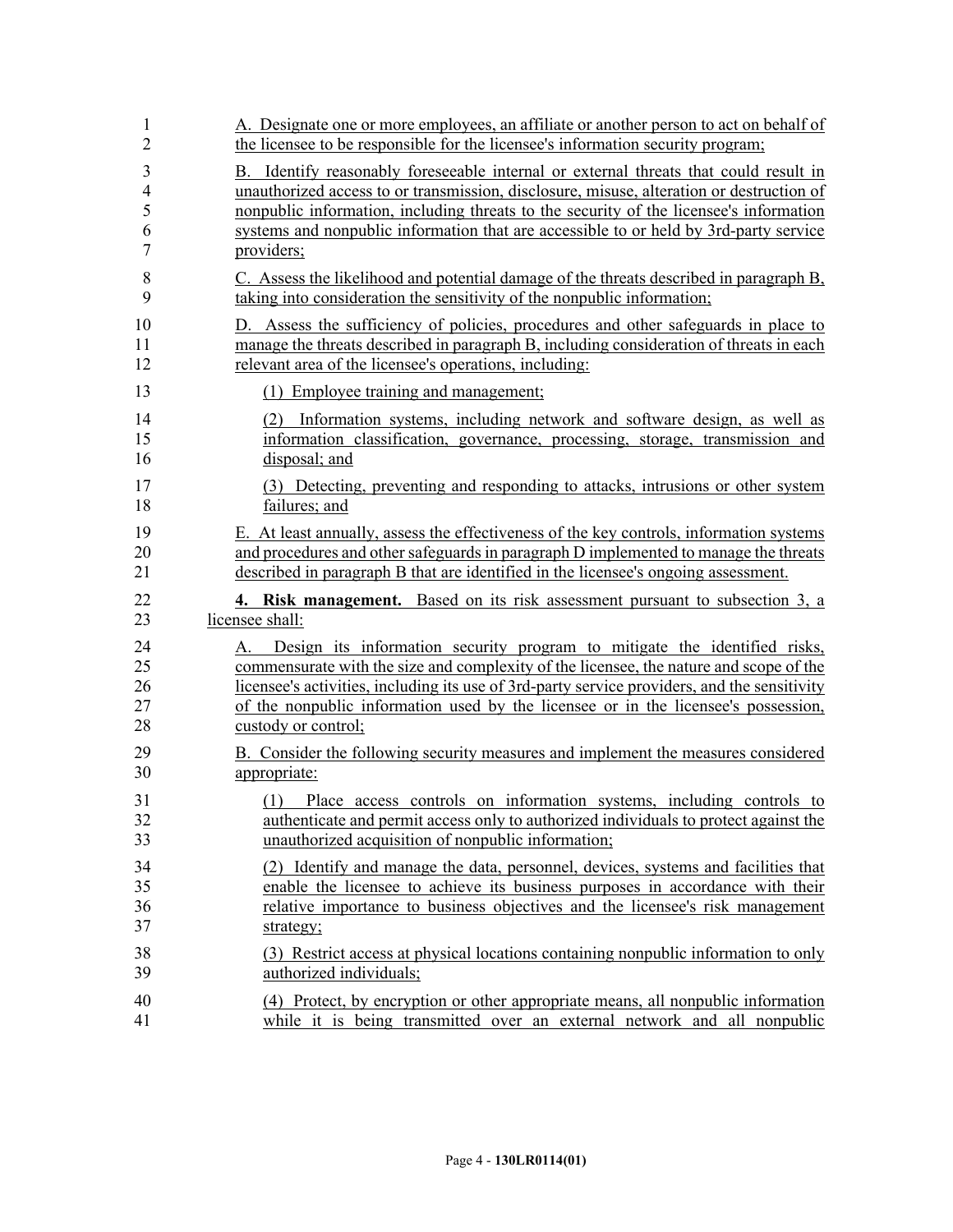| 1              | information stored on a laptop computer or other portable computing or storage                                                                                                                                             |
|----------------|----------------------------------------------------------------------------------------------------------------------------------------------------------------------------------------------------------------------------|
| $\overline{2}$ | device or media;                                                                                                                                                                                                           |
| 3              | (5) Adopt secure development practices for applications developed and used by                                                                                                                                              |
| $\overline{4}$ | the licensee and procedures for evaluating, assessing or testing the security of                                                                                                                                           |
| 5              | externally developed applications used by the licensee;                                                                                                                                                                    |
| 6              | (6) Modify information systems in accordance with the licensee's information                                                                                                                                               |
| $\overline{7}$ | security program;                                                                                                                                                                                                          |
| 8<br>9         | Use effective controls, which may include multifactor authentication<br>(7)<br>procedures, for individuals accessing nonpublic information;                                                                                |
| 10<br>11       | Regularly test and monitor systems and procedures to detect actual and<br>(8)<br>attempted attacks on or intrusions into information systems;                                                                              |
| 12             | (9) Include audit trails within the information security program designed to detect                                                                                                                                        |
| 13             | and respond to cybersecurity events and to reconstruct material financial                                                                                                                                                  |
| 14             | transactions sufficient to support normal operations and obligations of the licensee;                                                                                                                                      |
| 15<br>16<br>17 | Implement measures to protect against destruction, loss or damage of<br>(10)<br>nonpublic information due to environmental hazards, such as fire and water<br>damage, or other catastrophes or technological failures; and |
| 18             | (11) Develop, implement and maintain procedures for the secure disposal of                                                                                                                                                 |
| 19             | nonpublic information in any format;                                                                                                                                                                                       |
| 20             | C. Include cybersecurity risks in the licensee's enterprise risk management process;                                                                                                                                       |
| 21             | D. Stay informed regarding emerging threats to or vulnerabilities of information                                                                                                                                           |
| 22             | systems and use reasonable security measures when sharing information relative to the                                                                                                                                      |
| 23             | character of the sharing and the type of information shared; and                                                                                                                                                           |
| 24             | E. Provide its personnel with cybersecurity awareness training that is updated as                                                                                                                                          |
| 25             | necessary to reflect risks identified by the licensee in its risk assessment.                                                                                                                                              |
| 26             | <b>5. Oversight by board of directors.</b> If a licensee has a board of directors, the board                                                                                                                               |
| 27             | or an appropriate committee of the board, at a minimum, shall require the licensee's                                                                                                                                       |
| 28             | executive management or the executive management's delegates to:                                                                                                                                                           |
| 29             | A. Develop, implement and maintain the licensee's information security program; and                                                                                                                                        |
| 30             | B. Report to the board in writing at least annually the following information:                                                                                                                                             |
| 31             | (1) The overall status of the licensee's information security program and the                                                                                                                                              |
| 32             | licensee's compliance with this chapter; and                                                                                                                                                                               |
| 33             | (2) Material matters related to the information security program, addressing issues                                                                                                                                        |
| 34             | such as risk assessment, risk management and control decisions, 3rd-party service                                                                                                                                          |
| 35             | provider arrangements, results of testing, cybersecurity events or cybersecurity                                                                                                                                           |
| 36             | violations and the executive management's responses to cybersecurity events or                                                                                                                                             |
| 37             | cybersecurity violations, and recommendations for changes to the information                                                                                                                                               |
| 38             | security program.                                                                                                                                                                                                          |
| 39             | If a licensee's executive management delegates any of its responsibilities under this section,                                                                                                                             |
| 40             | the licensee's executive management shall oversee each delegate's efforts with respect to                                                                                                                                  |
| 41             | the development, implementation and maintenance of the licensee's information security                                                                                                                                     |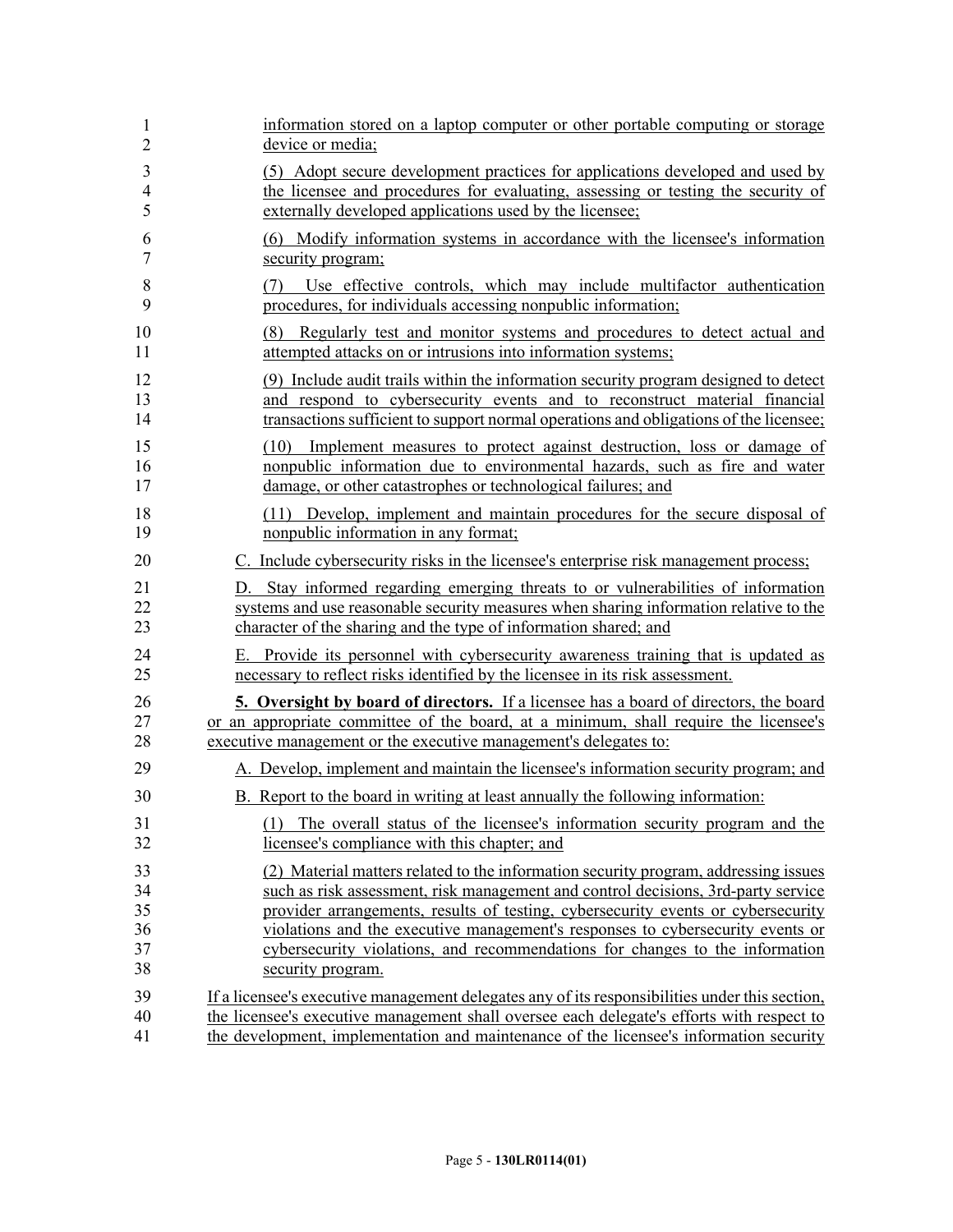| 1<br>$\overline{2}$                                      | program and shall require each delegate to submit a report to the board pursuant to<br>paragraph B.                                                                                                                                                                                                                                                                                                                                                                                                                                                                                                                                                                                                                                                                                                                                                                                             |
|----------------------------------------------------------|-------------------------------------------------------------------------------------------------------------------------------------------------------------------------------------------------------------------------------------------------------------------------------------------------------------------------------------------------------------------------------------------------------------------------------------------------------------------------------------------------------------------------------------------------------------------------------------------------------------------------------------------------------------------------------------------------------------------------------------------------------------------------------------------------------------------------------------------------------------------------------------------------|
| 3                                                        | <b>6. Oversight of 3rd-party service provider arrangements.</b> A licensee shall:                                                                                                                                                                                                                                                                                                                                                                                                                                                                                                                                                                                                                                                                                                                                                                                                               |
| $\overline{4}$                                           | A. Exercise due diligence in selecting its 3rd-party service providers; and                                                                                                                                                                                                                                                                                                                                                                                                                                                                                                                                                                                                                                                                                                                                                                                                                     |
| 5<br>6<br>7                                              | B. Require each 3rd-party service provider to implement appropriate administrative,<br>technical and physical safeguards to protect and secure the information systems and<br>nonpublic information that are accessible to or held by the 3rd-party service provider.                                                                                                                                                                                                                                                                                                                                                                                                                                                                                                                                                                                                                           |
| 8<br>9<br>10<br>11<br>12<br>13                           | <b>Program adjustments.</b> A licensee shall monitor, evaluate and adjust, as<br>7.<br>appropriate, its information security program consistent with any relevant changes in<br>technology, the sensitivity of the licensee's nonpublic information, internal or external<br>threats to nonpublic information and the licensee's own changing business arrangements,<br>such as mergers and acquisitions, alliances and joint ventures, outsourcing arrangements<br>and changes to information systems.                                                                                                                                                                                                                                                                                                                                                                                         |
| 14<br>15<br>16<br>17<br>18<br>19                         | <b>8.</b> Incident response plan. As part of its information security program, a licensee<br>shall establish a written incident response plan designed to promptly respond to and recover<br>from any cybersecurity event that compromises the confidentiality, integrity or availability<br>of nonpublic information in its possession; the licensee's information systems; or the<br>continuing functionality of any aspect of the licensee's business or operations. The incident<br>response plan must address the following areas:                                                                                                                                                                                                                                                                                                                                                         |
| 20                                                       | A. The internal process for responding to a cybersecurity event;                                                                                                                                                                                                                                                                                                                                                                                                                                                                                                                                                                                                                                                                                                                                                                                                                                |
| 21                                                       | B. The goals of the incident response plan;                                                                                                                                                                                                                                                                                                                                                                                                                                                                                                                                                                                                                                                                                                                                                                                                                                                     |
| 22<br>23                                                 | The definition of clear roles, responsibilities and levels of decision-making<br>$C_{\cdot}$<br>authority;                                                                                                                                                                                                                                                                                                                                                                                                                                                                                                                                                                                                                                                                                                                                                                                      |
| 24                                                       | D. External and internal communications and information sharing;                                                                                                                                                                                                                                                                                                                                                                                                                                                                                                                                                                                                                                                                                                                                                                                                                                |
| 25<br>26                                                 | E. Requirements for the remediation of any identified weaknesses in the licensee's<br>information systems and associated controls;                                                                                                                                                                                                                                                                                                                                                                                                                                                                                                                                                                                                                                                                                                                                                              |
| 27<br>28                                                 | F. Documentation and reporting regarding cybersecurity events and related incident<br>response activities; and                                                                                                                                                                                                                                                                                                                                                                                                                                                                                                                                                                                                                                                                                                                                                                                  |
| 29<br>30                                                 | G. The evaluation and revision as necessary of the incident response plan following a<br>cybersecurity event.                                                                                                                                                                                                                                                                                                                                                                                                                                                                                                                                                                                                                                                                                                                                                                                   |
| 31<br>32<br>33<br>34<br>35<br>36<br>37<br>38<br>39<br>40 | <b>9. Annual certification to superintendent.</b> By April 15th annually, an insurance<br>carrier domiciled in this State shall submit to the superintendent a written statement<br>certifying that the insurance carrier is in compliance with the requirements set forth in this<br>section. An insurance carrier shall maintain for examination by the superintendent all<br>records, schedules and data supporting this certification for a period of 5 years. To the<br>extent that an insurance carrier has identified areas, systems or processes that require<br>material improvement, updating or redesign, the insurance carrier shall document the<br>identification and the remedial efforts planned and underway to address such areas, systems<br>or processes. The documentation required pursuant to this subsection must be available for<br>inspection by the superintendent. |
| $\Lambda$ 1                                              | 82265 Investigation of exhangements event                                                                                                                                                                                                                                                                                                                                                                                                                                                                                                                                                                                                                                                                                                                                                                                                                                                       |

41 **§2265. Investigation of cybersecurity event**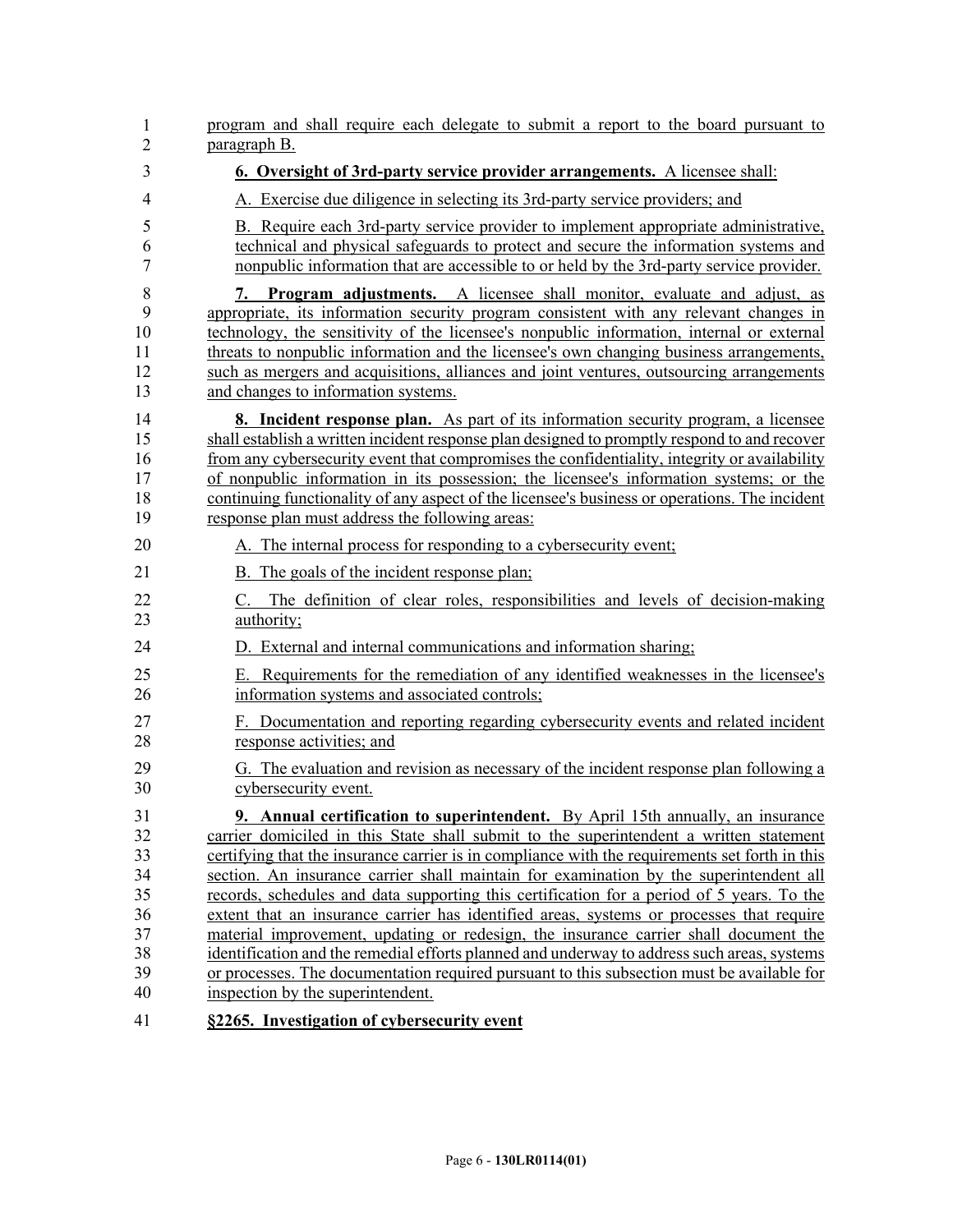| 1<br>$\overline{2}$<br>3<br>4<br>5 | <b>1.</b> Investigation. If a licensee learns that a cybersecurity event has or may have<br>occurred, the licensee or an outside vendor or service provider designated to act on behalf<br>of the licensee shall conduct a prompt investigation. During the investigation, the licensee<br>or an outside vendor or service provider designated to act on behalf of the licensee, at a<br>minimum, shall: |
|------------------------------------|----------------------------------------------------------------------------------------------------------------------------------------------------------------------------------------------------------------------------------------------------------------------------------------------------------------------------------------------------------------------------------------------------------|
| 6                                  | A. Determine whether a cybersecurity event has occurred;                                                                                                                                                                                                                                                                                                                                                 |
| 7                                  | B. Assess the nature and scope of the cybersecurity event;                                                                                                                                                                                                                                                                                                                                               |
| 8<br>9                             | Identify any nonpublic information that may have been involved in the<br>C.<br>cybersecurity event; and                                                                                                                                                                                                                                                                                                  |
| 10<br>11<br>12<br>13               | D. Perform or oversee the performance of reasonable measures to restore the security<br>of the information systems compromised in the cybersecurity event in order to prevent<br>further unauthorized acquisition, release or use of nonpublic information in the<br>licensee's possession, custody or control.                                                                                          |
| 14<br>15<br>16<br>17<br>18         | 2. System maintained by 3rd-party service provider. If a licensee learns that a<br>cybersecurity event has or may have occurred in an information system maintained by a<br>3rd-party service provider, the licensee shall either use its best efforts to complete the steps<br>listed in subsection 1 or confirm that the 3rd-party service provider has completed those<br>steps.                      |
| 19<br>20<br>21                     | Maintenance of records. A licensee shall maintain records concerning a<br>3.<br>cybersecurity event for a period of at least 5 years from the date of the cybersecurity event<br>and shall produce those records upon demand of the superintendent.                                                                                                                                                      |
| 22                                 | §2266. Notification of cybersecurity event                                                                                                                                                                                                                                                                                                                                                               |
| 23<br>24<br>25                     | 1. Notification to superintendent. Notwithstanding Title 10, chapter 210-B, a<br>licensee shall notify the superintendent as promptly as possible but in no event later than 3<br>business days from a determination that a cybersecurity event has occurred if:                                                                                                                                         |
| 26<br>27<br>28                     | A. This State is the licensee's state of domicile, in the case of an insurance carrier, or                                                                                                                                                                                                                                                                                                               |
|                                    | this State is the licensee's home state, as that term is defined in section 1420-A,<br>subsection 2, in the case of an insurance producer; or                                                                                                                                                                                                                                                            |
| 29<br>30<br>31                     | B. The licensee reasonably believes that the nonpublic information involved concerns<br>250 or more consumers residing in this State and that the cybersecurity event is either<br>of the following:                                                                                                                                                                                                     |
| 32<br>33<br>34                     | (1) A cybersecurity event affecting the licensee of which notice is required to be<br>provided to any government body, self-regulatory organization or other<br>supervisory body pursuant to any state or federal law; or                                                                                                                                                                                |
| 35                                 | (2) A cybersecurity event that has a reasonable likelihood of materially harming:                                                                                                                                                                                                                                                                                                                        |
| 36                                 | (a) Any consumer residing in this State; or                                                                                                                                                                                                                                                                                                                                                              |
| 37                                 | (b) Any material part of the normal operation of the licensee.                                                                                                                                                                                                                                                                                                                                           |
| 38<br>39<br>40                     | 2. Provision of information by licensee. A licensee shall provide in electronic form<br>as directed by the superintendent as much of the following information regarding a<br>cybersecurity event as possible:                                                                                                                                                                                           |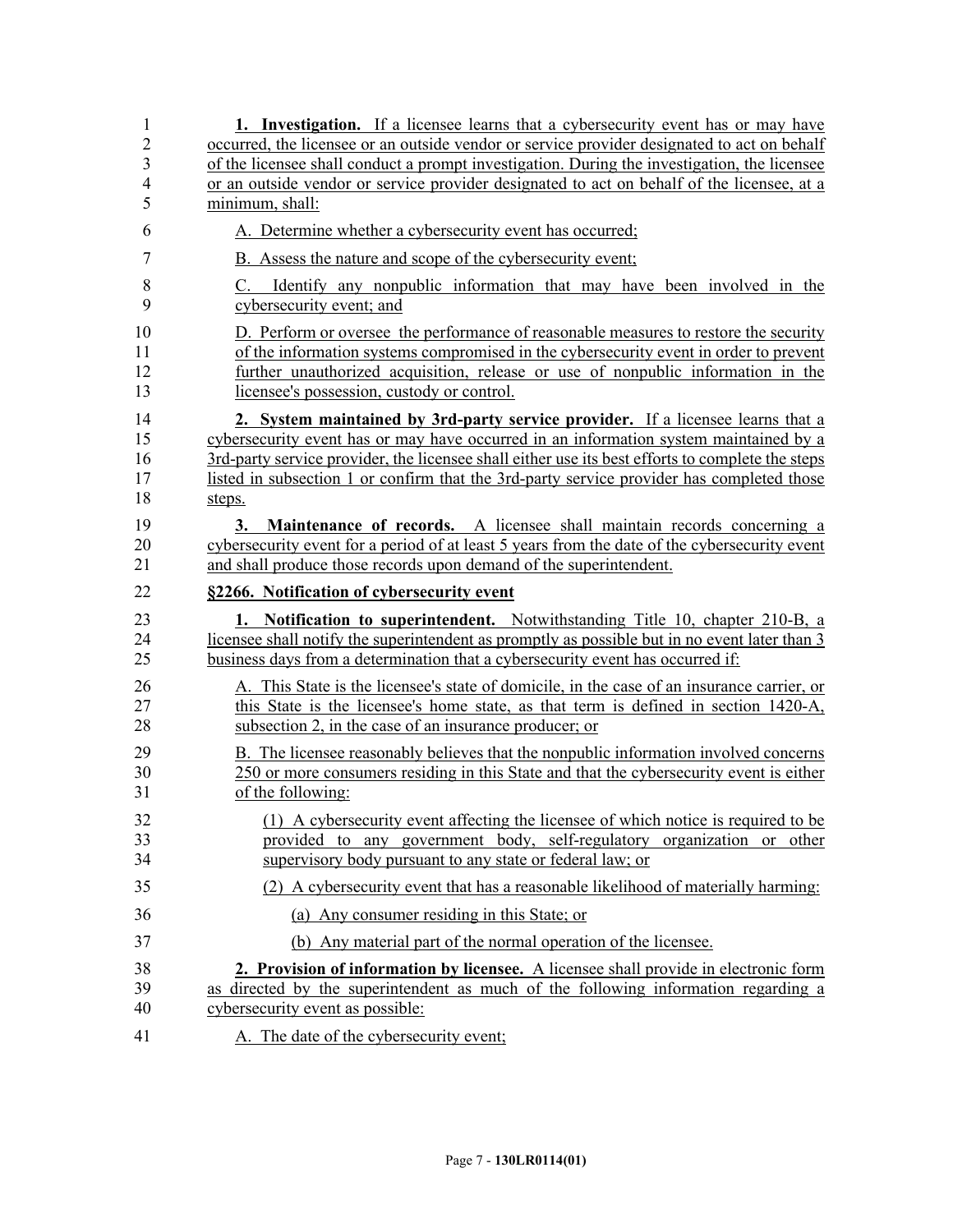| 1              | B. A description of how the information was exposed, lost, stolen or breached,                                                             |
|----------------|--------------------------------------------------------------------------------------------------------------------------------------------|
| $\overline{2}$ | including the specific roles and responsibilities of 3rd-party service providers, if any;                                                  |
| 3              | C. How the cybersecurity event was discovered;                                                                                             |
| 4              | D. Whether any lost, stolen or breached information has been recovered and, if so,                                                         |
| 5              | how this was done;                                                                                                                         |
| 6              | E. The identity of the source of the cybersecurity event;                                                                                  |
| 7              | F. Whether the licensee has filed a police report or has notified any regulatory,                                                          |
| 8              | government or law enforcement agencies and, if so, when the report was filed or the                                                        |
| 9              | notification was provided;                                                                                                                 |
| 10             | G. A description of the specific types of information acquired without authorization.                                                      |
| 11             | For purposes of this subsection, "specific types of information" includes, but is not                                                      |
| 12             | limited to, medical information, financial information and information allowing                                                            |
| 13             | identification of a consumer;                                                                                                              |
| 14             | H. The period of time during which the information system was compromised by the                                                           |
| 15             | cybersecurity event;                                                                                                                       |
| 16             | I. The total number of consumers in this State affected by the cybersecurity event. The                                                    |
| 17             | licensee shall provide its best estimate in the notification provided pursuant to                                                          |
| 18             | subsection 1 to the superintendent and update this estimate with each subsequent report                                                    |
| 19             | to the superintendent pursuant to this section;                                                                                            |
| 20             | J. The results of any review conducted by or for the licensee identifying a lapse in                                                       |
| 21             | either automated controls or internal procedures or confirming that all automated                                                          |
| 22             | controls or internal procedures were followed;                                                                                             |
| 23             | K. A description of efforts being undertaken to remediate the situation that permitted                                                     |
| 24             | the cybersecurity event to occur;                                                                                                          |
| 25             | L. A copy of the licensee's privacy policy and a statement outlining the steps the                                                         |
| 26             | licensee will take to investigate and notify consumers affected by the cybersecurity                                                       |
| 27             | event; and                                                                                                                                 |
| 28<br>29       | The name and contact information of a person who is familiar with the<br>M.<br>cybersecurity event and authorized to act for the licensee. |
| 30             | The licensee has a continuing obligation to update and supplement initial and subsequent                                                   |
| 31             | notifications to the superintendent concerning the cybersecurity event.                                                                    |
| 32             | <b>3. Notification to consumers.</b> A licensee shall comply with Title 10, chapter 210-B,                                                 |
| 33             | as applicable, and, when required to notify the superintendent under subsection 1, provide                                                 |
| 34             | to the superintendent a copy of the notice sent to consumers pursuant to Title 10, chapter                                                 |
| 35             | 210-B.                                                                                                                                     |
| 36             | 4. Notice regarding cybersecurity events of 3rd-party service providers. In the                                                            |
| 37             | case of a cybersecurity event in an information system maintained by a 3rd-party service                                                   |
| 38             | provider of which the licensee has become aware:                                                                                           |
| 39             | A. The licensee shall respond to the cybersecurity event as described under subsection                                                     |
| 40             | $1$ ; and                                                                                                                                  |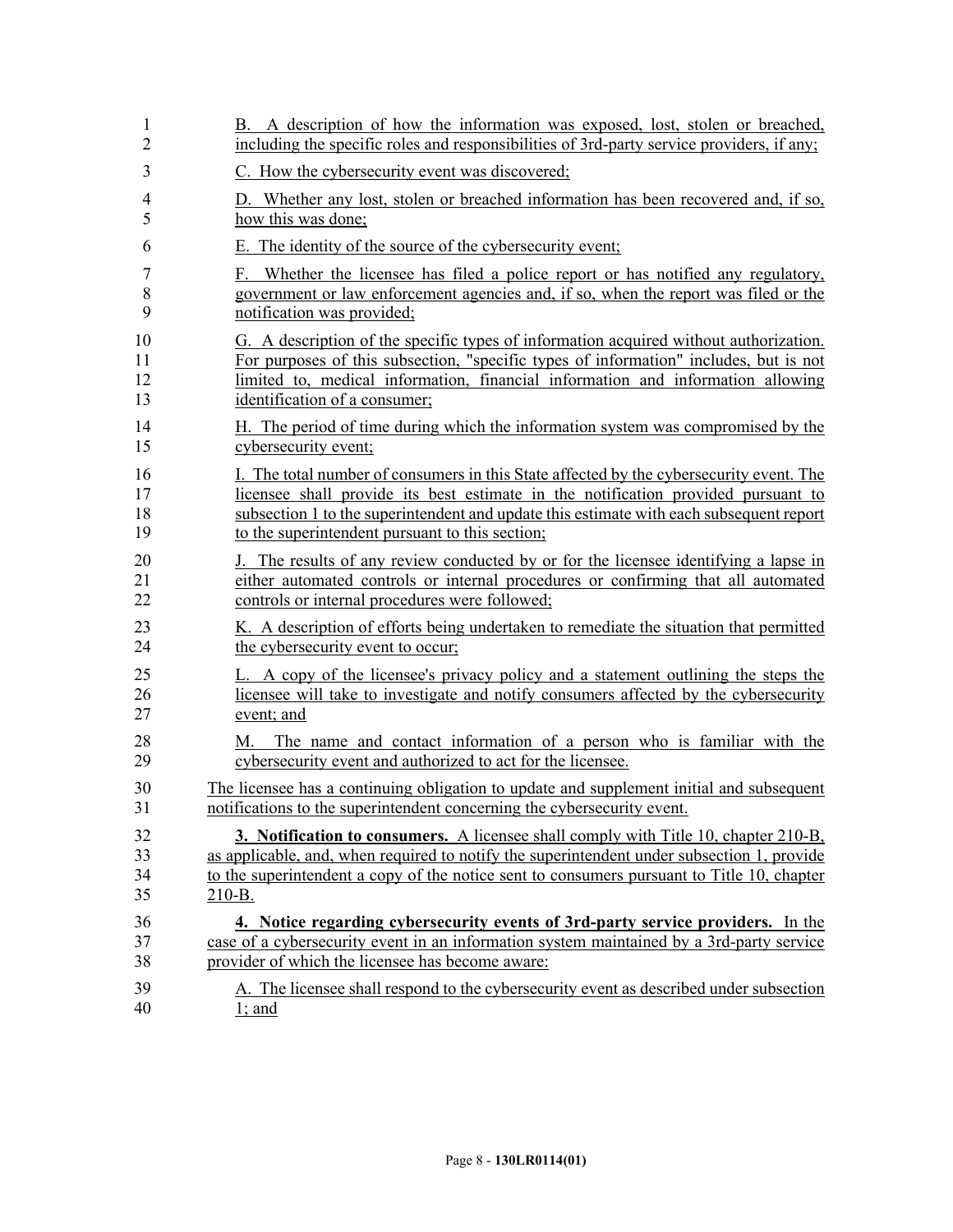| 1              | B. The computation of the licensee's deadlines for notification under this section                                                                                                                                                                      |
|----------------|---------------------------------------------------------------------------------------------------------------------------------------------------------------------------------------------------------------------------------------------------------|
| $\overline{2}$ | begins on the day after the 3rd-party service provider notifies the licensee of the                                                                                                                                                                     |
| $\mathfrak{Z}$ | cybersecurity event or the day after the licensee otherwise has actual knowledge of the                                                                                                                                                                 |
| $\overline{4}$ | cybersecurity event, whichever is sooner.                                                                                                                                                                                                               |
| 5              | Nothing in this chapter may be construed to prevent or abrogate an agreement between a                                                                                                                                                                  |
| 6              | licensee and another licensee, a 3rd-party service provider or any other party to fulfill any                                                                                                                                                           |
| $\overline{7}$ | of the investigation requirements imposed under section 2265 or notice requirements                                                                                                                                                                     |
| 8              | imposed under this subsection.                                                                                                                                                                                                                          |
| 9              | 5. Notice regarding cybersecurity events of reinsurers to insurers. This subsection                                                                                                                                                                     |
| 10             | governs notice regarding cybersecurity events of reinsurers to insurers.                                                                                                                                                                                |
| 11             | A. In the case of a cybersecurity event involving nonpublic information that is used                                                                                                                                                                    |
| 12             | by a licensee that is acting as an assuming insurer or is in the possession, custody or                                                                                                                                                                 |
| 13             | control of a licensee that is acting as an assuming insurer and that does not have a direct                                                                                                                                                             |
| 14             | contractual relationship with the affected consumers:                                                                                                                                                                                                   |
| 15<br>16<br>17 | The assuming insurer shall notify its affected ceding insurers and the<br>(1)<br>superintendent of its state of domicile within 3 business days of making the<br>determination that a cybersecurity event has occurred; and                             |
| 18             | (2) The ceding insurers that have a direct contractual relationship with affected                                                                                                                                                                       |
| 19             | consumers shall fulfill the consumer notification requirements imposed under the                                                                                                                                                                        |
| 20             | laws of this State and any other notification requirements relating to a cybersecurity                                                                                                                                                                  |
| 21             | event imposed under this section.                                                                                                                                                                                                                       |
| 22             | B. In the case of a cybersecurity event involving nonpublic information that is in the                                                                                                                                                                  |
| 23             | possession, custody or control of a 3rd-party service provider of a licensee that is acting                                                                                                                                                             |
| 24             | as an assuming insurer:                                                                                                                                                                                                                                 |
| 25<br>26<br>27 | The assuming insurer shall notify its affected ceding insurers and the<br>(1)<br>superintendent of its state of domicile within 3 business days of receiving notice<br>from its 3rd-party service provider that a cybersecurity event has occurred; and |
| 28             | (2) The ceding insurers that have a direct contractual relationship with affected                                                                                                                                                                       |
| 29             | consumers shall fulfill the consumer notification requirements imposed under the                                                                                                                                                                        |
| 30             | laws of this State and any other notification requirements relating to a cybersecurity                                                                                                                                                                  |
| 31             | event imposed under this section.                                                                                                                                                                                                                       |
| 32             | 6. Notice regarding cybersecurity events of insurance carriers to producers of                                                                                                                                                                          |
| 33             | <b>record.</b> In the case of a cybersecurity event involving nonpublic information that is in the                                                                                                                                                      |
| 34             | possession, custody or control of a licensee that is an insurance carrier or its 3rd-party                                                                                                                                                              |
| 35             | service provider, and for which information a consumer accessed the insurance carrier's                                                                                                                                                                 |
| 36             | services through an independent insurance producer, the insurance carrier shall notify the                                                                                                                                                              |
| 37             | producers of record of all affected consumers no later than the time consumers must be                                                                                                                                                                  |
| 38             | notified under subsection 3 or as directed by the superintendent, except that the insurance                                                                                                                                                             |
| 39             | carrier is excused from this obligation for those instances in which it does not have the                                                                                                                                                               |
| 40             | current producer of record information for any individual consumer.                                                                                                                                                                                     |
| 41             | §2267. Power of superintendent                                                                                                                                                                                                                          |
| 42             | <b>1. Investigate.</b> The superintendent may examine and investigate the affairs of any                                                                                                                                                                |
| 43             | licensee to determine whether the licensee has been or is engaged in any conduct in                                                                                                                                                                     |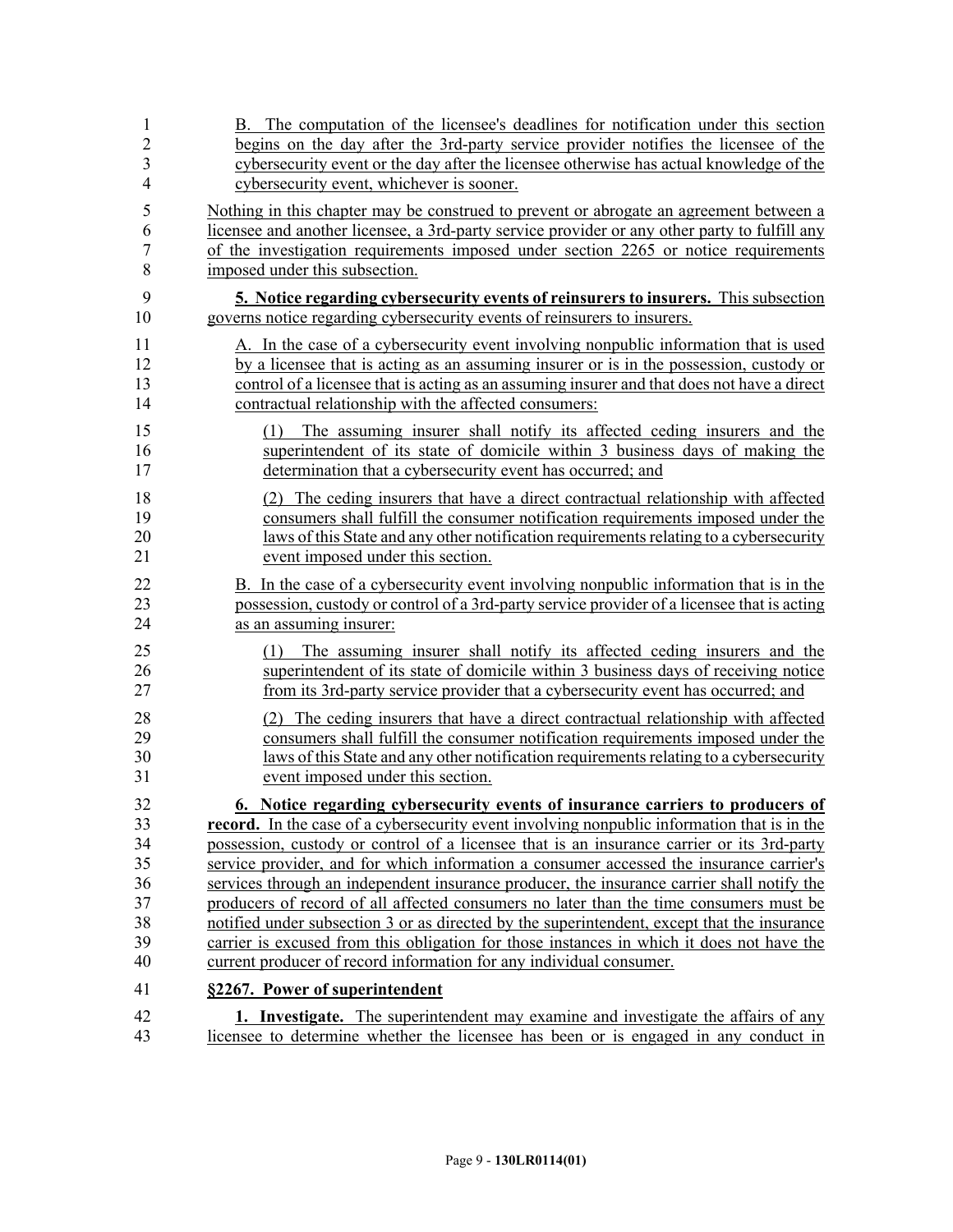44 violation of this chapter. This power is in addition to the powers the superintendent has 45 under sections 220 and 221. Any such examination or investigation must be conducted pursuant to those sections. 1 2 3

- 4 **2. Enforcement.** Whenever the superintendent has reason to believe that a licensee 5 has been or is engaged in conduct in this State that violates this chapter, the superintendent 6 may take action that is necessary or appropriate to enforce the provisions of this chapter.
- 7 **§2268. Confidentiality**

8 **1. Materials held confidential.** Documents, materials and other information in the 9 control or possession of the bureau that are furnished by a licensee or an employee or agent 10 acting on behalf of the licensee pursuant to section 2264, subsection 9 or section 2266, 11 subsection 2, paragraph B, C, D, E, H, J or K or that are obtained by the superintendent in 12 an investigation or examination pursuant to section 2267 are confidential by law and 13 privileged, are not subject to Title 1, chapter 13, subchapter 1, are not subject to subpoena 14 and are not subject to discovery or admissible in evidence in any private civil action; 15 however, the superintendent is authorized to use the documents, materials and other 16 information in the furtherance of any regulatory or legal action brought as a part of the 17 superintendent's duties and to share them on a confidential basis in accordance with section 18 216, subsection 5.

19 **2. Private civil action.** Neither the superintendent nor any person who received 20 documents, materials or other information while acting under the authority of the 21 superintendent may be permitted or required to testify in any private civil action concerning 22 any confidential documents, materials or other information subject to subsection 1.

23 **3. Disclosure not waiver.** Disclosure of information to the superintendent under this 24 section or as a result of sharing as authorized in section 216, subsection 5 does not 25 constitute a waiver of any applicable privilege or claim of confidentiality regarding the 26 documents, materials or other information.

27 **4. Final actions.** This chapter may not be construed to prohibit the superintendent 28 from releasing final, adjudicated actions that are open to public inspection pursuant to Title 29 1, chapter 13, subchapter 1 to a database or other clearinghouse service maintained by the 30 National Association of Insurance Commissioners, its affiliates or subsidiaries or any 31 successor organization.

32 **§2269. Application; exceptions**

33 **1. Small business exception.** A licensee with fewer than 10 employees, including any 34 independent contractors working for the licensee in the business of insurance, is exempt 35 from section 2264.

## 36 **2. Licensees subject to federal law.** The following provisions apply to licensees 37 subject to federal law.

38 A. A licensee that is subject to and in compliance with the federal Health Insurance 39 Portability and Accountability Act of 1996, Public Law 104-191 and related privacy, 40 security and breach notification regulations pursuant to 45 Code of Federal 41 Regulations, Parts 160 and 164 and the federal Health Information Technology for 42 Economic and Clinical Health Act, Public Law 111-5 is considered to meet the 43 requirements of this chapter, other than the requirements of section 2266, subsection 1 44 for notification to the superintendent, if: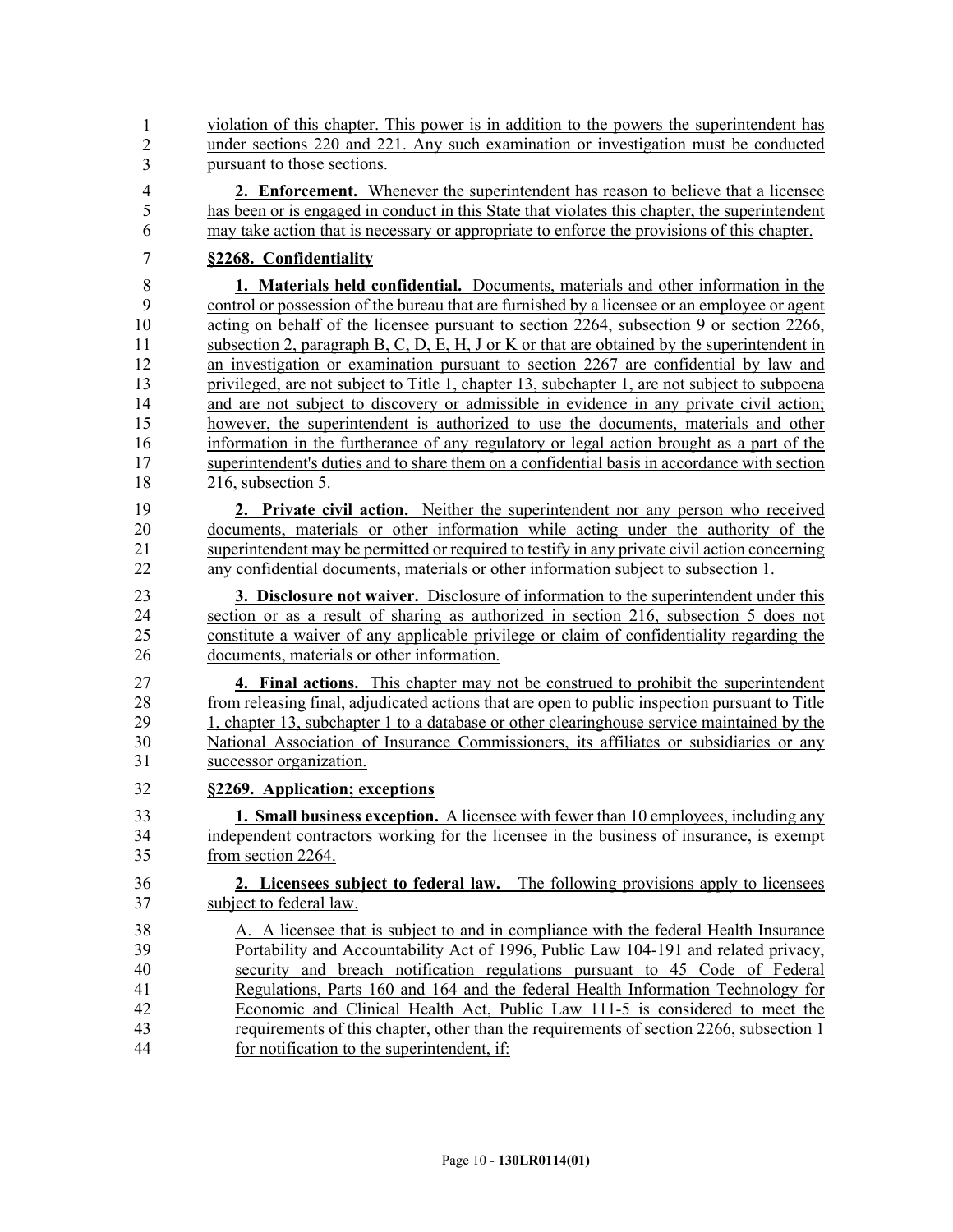| 1                        | (1) The licensee maintains a program for information security and breach                     |
|--------------------------|----------------------------------------------------------------------------------------------|
| $\overline{2}$           | notification that treats all nonpublic information relating to consumers in this State       |
| 3                        | in the same manner as protected health information;                                          |
| $\overline{\mathcal{L}}$ | (2) The licensee annually submits to the superintendent a written statement                  |
| 5                        | certifying that the licensee is in compliance with the requirements of this                  |
| 6                        | paragraph; and                                                                               |
| $\overline{7}$           | (3) The superintendent has not issued a determination finding that the applicable            |
| 8                        | federal regulations are materially less stringent than the requirements of this              |
| 9                        | chapter.                                                                                     |
| 10                       | B. A licensee that is an insurance producer business entity, as licensed pursuant to         |
| 11                       | section 1420-E, owned by a depository institution and that maintains an information          |
| 12                       | security program in compliance with the standards for safeguarding customer                  |
| 13                       | information as set forth pursuant to the federal Gramm-Leach-Bliley Act, 15 United           |
| 14                       | States Code, Sections 6801 and 6805 is considered to meet the requirements of section        |
| 15                       | 2264 if:                                                                                     |
| 16                       | (1) Upon request, the licensee produces documentation satisfactory to the                    |
| 17                       | superintendent that independently validates the controlling depository institution's         |
| 18                       | adoption of an information security program that satisfies the standards for                 |
| 19                       | safeguarding customer information;                                                           |
| 20                       | (2) The licensee annually submits to the superintendent a written statement                  |
| 21                       | certifying that the licensee is in compliance with the requirements of this                  |
| 22                       | paragraph; and                                                                               |
| 23                       | (3) The superintendent has not issued a determination finding that the standards for         |
| 24                       | safeguarding customer information are materially less stringent than the                     |
| 25                       | requirements of section 2264.                                                                |
| 26                       | 3. Employee, agent, representative or designee also a licensee. An employee, agent,          |
| 27                       | representative or designee of a licensee that is also a licensee is exempt from section 2264 |
| 28                       | and need not develop its own information security program to the extent that the employee,   |
| 29                       | agent, representative or designee is covered by the information security program of the      |
| 30                       | other licensee.                                                                              |
| 31                       | If a licensee ceases to qualify for an exception under this section, the licensee has 180    |
| 32                       | days to comply with this chapter.                                                            |
| 33                       | §2270. Penalties                                                                             |
| 34                       | The superintendent may take any enforcement action permitted under section 12-A              |
| 35                       | against any person that violates any provision of this chapter.                              |
| 36                       | §2271. Rules                                                                                 |
| 37                       | The superintendent may adopt rules necessary to carry out the provisions of this             |
| 38                       | chapter. Rules adopted pursuant to this section are routine technical rules as defined by    |
| 39                       | Title 5, chapter 375, subchapter 2-A.                                                        |
| 40                       | §2272. Effective date; implementation                                                        |